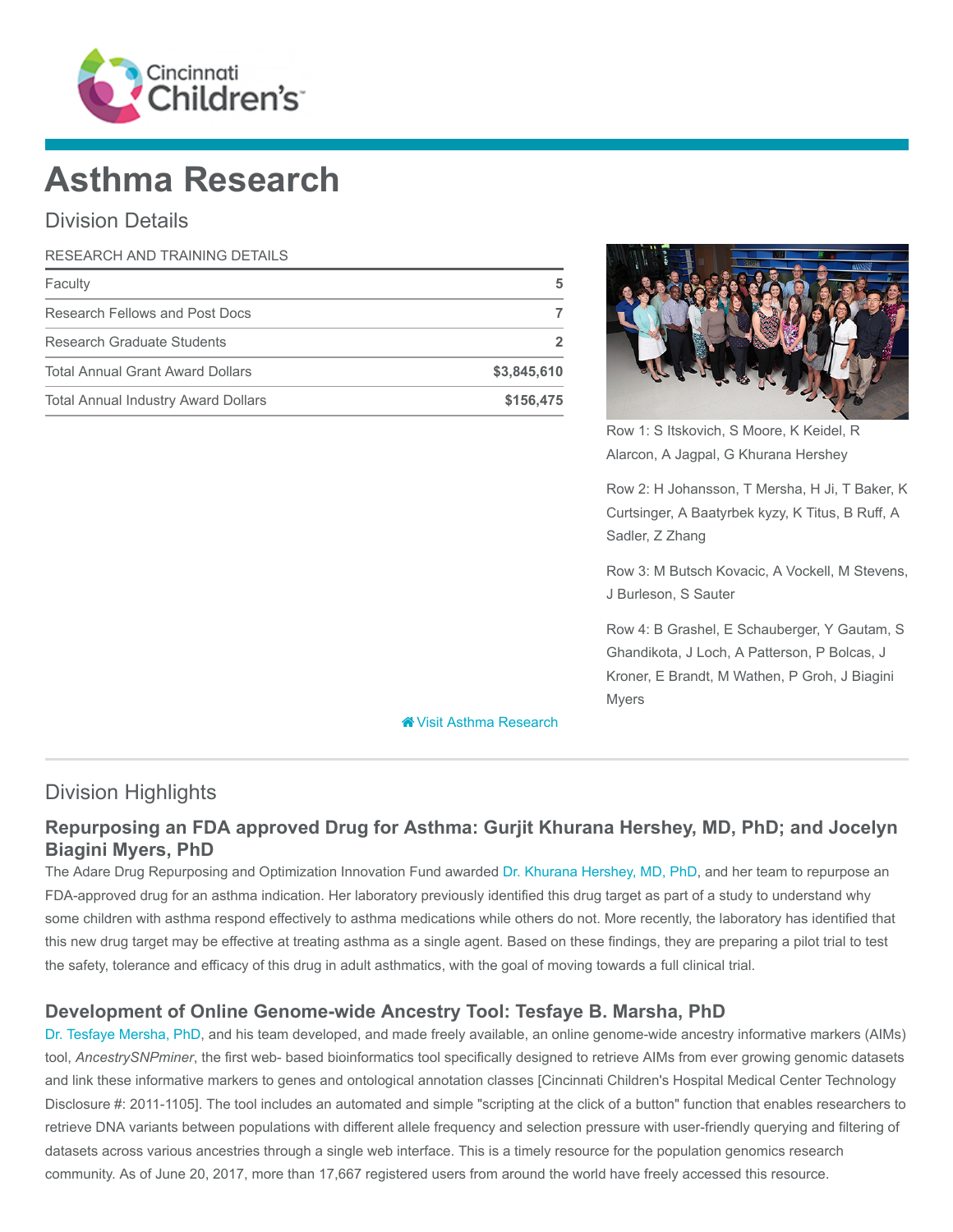# Personalized Treatment Algorithms for Difficult-to-Treat Asthma: Gurjit Khurana Hershey, MD, PhD; Jocelyn Biagini Myers, PhD; Melinda Butsch Kovacic, PhD; and Hong Ji, PhD

The Academic and Research Committee awarded the development of a Bench to Community Asthma Center that brings together faculty across Cincinnati Children's to work together develop personalized treatment algorithms for difficult-to-treat asthma. Asthma is heterogeneous in terms of treatment response and natural history. This heterogeneity contributes to the difficulty in both studying and treating asthma. This project will explore the biologic mechanisms underlying difficult-to-treat patients, which are the most challenging and account for >50% of asthma health care utilization. We will conduct home visits and collect biospecimens to define and quantify known molecular, genetic, genomic, epigenetic, immunologic, and exposure biomarkers along with clinical, psychosocial, and adherence data to develop personalized treatment plans. This study will provide a foundation and framework for the development and implementation of multimodality treatment strategies specifically designed for difficult-to-treat asthmatics.

#### Study to Analyze the Expression of a Peripheral Blood Receptor in Healthy Volunteers of Different Age Group: Gurjit Khurana Hershey, MD, PhD

[Novartis](https://www.novartis.com/) selected Dr. Hershey and her team to participate in a non-interventional study to compare the expression of a peripheral blood receptor in children compared to the expression in adults. Novartis engaged in a project to determine the efficacy of a drug that targets this receptor in the treatment of asthma. We enrolled 40 participants (20 children and 20 adults), and collected peripheral blood on these 40 participants for analysis. The findings from this study will help establish the need for a full randomized controlled trial.

#### New Cohort to Study Atopic Dermatitis in Children: Jocelyn Biagini Myers, PhD; and Gurjit Khurana Hershey, MD, PhD

As part of their National Institutes of Health funded Asthma and Allergic Diseases Center U19 grant, Drs. [Jocelyn Biagini Myers, PhD](https://www.cincinnatichildrens.org/bio/b/jocelyn-biagini-myers), and [Gurjit Khurana Hershey, MD, PhD,](https://www.cincinnatichildrens.org/bio/h/gurjit-khurana-hershey) are recruiting a new cohort of 500 toddlers with eczema. It is the first cohort of children with eczema in the U.S. Fifty percent of these children will develop asthma. Drs. Myers and Hershey will follow these children for five years to determine the factors that promote asthma among children with atopic dermatitis.

# Division Publications

- 1. [Yang IV; Pedersen BS; Liu AH; O'Connor GT; Pillai D; Kattan M; Misiak RT; Gruchalla R; Szefler SJ; Khurana Hershey GK.](https://www.ncbi.nlm.nih.gov/pubmed/27745942) The nasal methylome and childhood atopic asthma. Journal of Allergy and Clinical Immunology. 2017; 139:1478-1488.
- 2. [Krouse RZ; Sorkness CA; Wildfire JJ; Calatroni A; Gruchalla R; Hershey GKK; Kattan M; Liu AH; Makhija M; Teach SJ.](https://www.ncbi.nlm.nih.gov/pubmed/27744028) Minimally important differences and risk levels for the Composite Asthma Severity Index. Journal of Allergy and Clinical Immunology. 2017; 139:1052-1055.
- 3. [Hall SL; Baker T; Lajoie S; Richgels PK; Yang Y; McAlees JW; van Lier A; Wills-Karp M; Sivaprasad U; Acciani TH.](https://www.ncbi.nlm.nih.gov/pubmed/27417023) IL-17A enhances IL-13 activity by enhancing IL-13-induced signal transducer and activator of transcription 6 activation. Journal of Allergy and Clinical Immunology. 2017; 139:462-471.e14.
- 4. [Zhang Z; Biagini Myers JM; Brandt EB; Ryan PH; Lindsey M; Mintz-Cole RA; Reponen T; Vesper SJ; Forde F; Ruff B.](https://www.ncbi.nlm.nih.gov/pubmed/27221135) β-Glucan exacerbates allergic asthma independent of fungal sensitization and promotes steroid-resistant TH2/TH17 responses. Journal of Allergy and Clinical Immunology. 2017; 139:54-65.e8.
- 5. Pongracic JA; Krouse RZ; Babineau DC; Zoratti EM; Cohen RT; Wood RA; Khurana Hershey GK; Kercsmar CM; Gruchalla RS; Kattan M. [Distinguishing characteristics of difficult-to-control asthma in inner-city children and adolescents.](https://www.ncbi.nlm.nih.gov/pubmed/27720017) Journal of Allergy and Clinical Immunology. 2016; 138:1030-1041.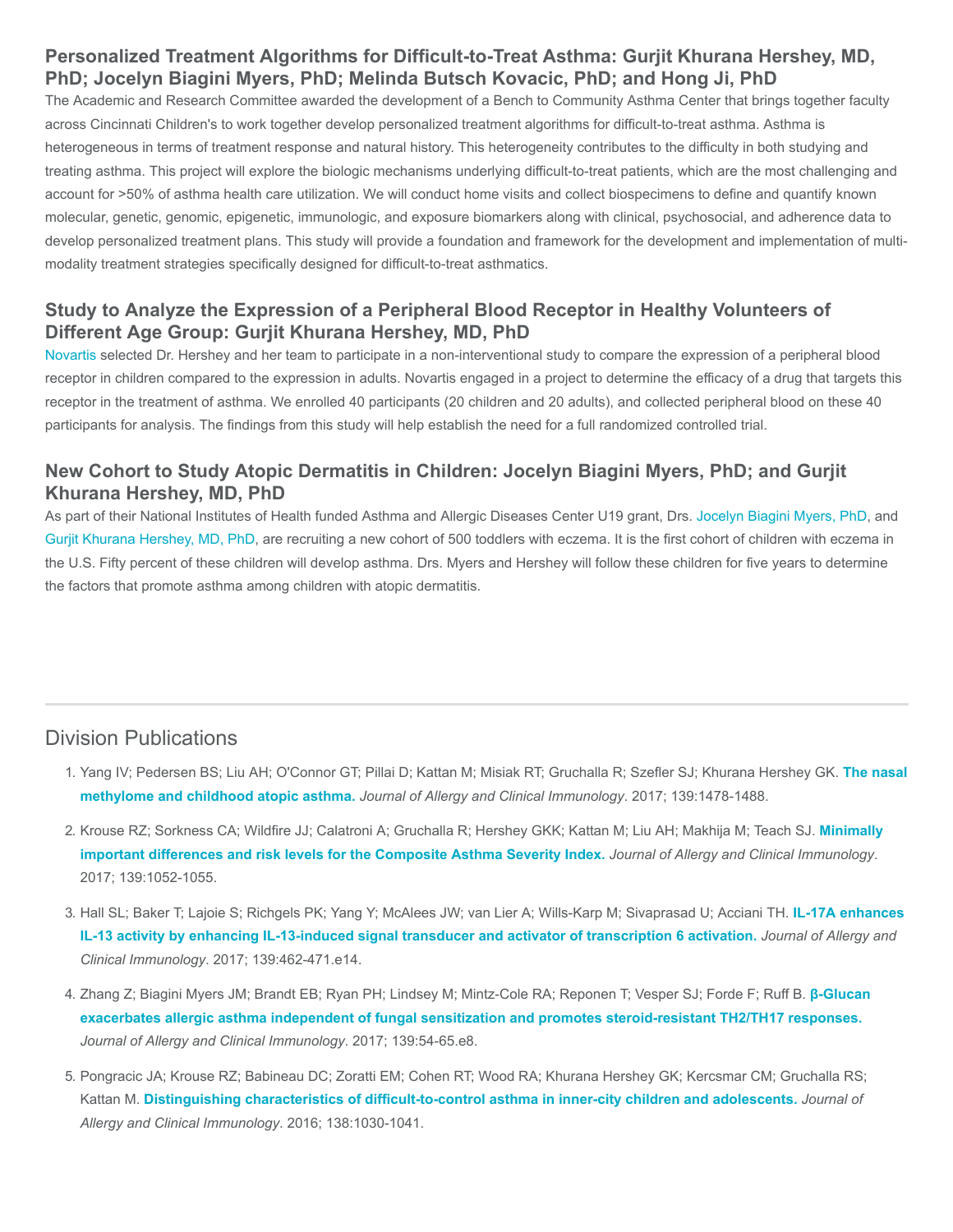- 6. Liu AH; Babineau DC; Krouse RZ; Zoratti EM; Pongracic JA; O'Connor GT; Wood RA; Khurana Hershey GK; Kercsmar CM; Gruchalla RS. [Pathways through which asthma risk factors contribute to asthma severity in inner-city children.](https://www.ncbi.nlm.nih.gov/pubmed/27720018) Journal of Allergy and Clinical Immunology. 2016; 138:1042-1050.
- 7. Zoratti EM; Krouse RZ; Babineau DC; Pongracic JA; O'Connor GT; Wood RA; Khurana Hershey GK; Kercsmar CM; Gruchalla RS; Kattan M. [Asthma phenotypes in inner-city children.](https://www.ncbi.nlm.nih.gov/pubmed/27720016) Journal of Allergy and Clinical Immunology. 2016; 138:1016-1029.
- 8. [Gupta J; Johansson E; Bernstein JA; Chakraborty R; Khurana Hershey GK; Rothenberg ME; Mersha TB.](https://www.ncbi.nlm.nih.gov/pubmed/27297995) Resolving the etiology of atopic disorders by using genetic analysis of racial ancestry. Journal of Allergy and Clinical Immunology. 2016; 138:676-699.
- 9. Brandt EB; Khurana Hershey GK. [A combination of dexamethasone and anti-IL-17A treatment can alleviate diesel exhaust](https://www.ncbi.nlm.nih.gov/pubmed/27264458) particle-induced steroid insensitive asthma. Journal of Allergy and Clinical Immunology. 2016; 138:924-928.e2.
- 10. [Giridhar PV; Bell SM; Sridharan A; Rajavelu P; Kitzmiller JA; Na CL; Kofron M; Brandt EB; Ericksen M; Naren AP.](https://www.ncbi.nlm.nih.gov/pubmed/27794000) Airway Epithelial KIF3A Regulates Th2 Responses to Aeroallergens. Journal of immunology (Baltimore, Md. : 1950). 2016; 197:4228-4239.
- 11. Wikenheiser-Brokamp KA; Klein M; Hershey GKK; Devarajan P; DeWitt TG; Loch J; Strauss AW; Muglia LJ; Hostetter MK. [Evaluation of Fellows' CrossTalk Effectiveness in Promoting Transdisciplinary Networking and Research.](https://www.ncbi.nlm.nih.gov/pubmed/27839701) The Journal of Pediatrics. 2017; 181:5-6.e3.
- 12. Zhang Z; Reponen T; Hershey GKK. [Fungal Exposure and Asthma: IgE and Non-IgE-Mediated Mechanisms.](https://www.ncbi.nlm.nih.gov/pubmed/27943046) Current Allergy and Asthma Reports. 2016; 16:86.
- 13. [Heymann PW; Nguyen HT; Steinke JW; Turner RB; Woodfolk JA; Platts-Mills TAE; Martin L; He H; Myers JB; Lindsey M.](https://www.ncbi.nlm.nih.gov/pubmed/28552993) Rhinovirus infection results in stronger and more persistent genomic dysregulation: Evidence for altered innate immune response in asthmatics at baseline, early in infection, and during convalescence. PloS one. 2017; 12:e0178096.
- 14. Ji H; Myers JMB; Brandt EB; Brokamp C; Ryan PH; Hershey GKK. [Air pollution, epigenetics, and asthma.](https://www.ncbi.nlm.nih.gov/pubmed/27777592) Allergy, Asthma and Clinical Immunology. 2016; 12:51.
- 15. Kannan JA; Brokamp C; Bernstein DI; Lemasters GK; Hershey GKK; Villareal MS; Lockey JE; Ryan PH. Parental Snoring and [Environmental Pollutants, but Not Aeroallergen Sensitization, Are Associated with Childhood Snoring in a Birth Cohort.](https://www.ncbi.nlm.nih.gov/pubmed/28465864) Pediatric, Allergy, Immunology, and Pulmonology. 2017; 30:31-38.
- 16. Chidambaran V; Zhang X; Martin LJ; Ding L; Weirauch MT; Geisler K; Stubbeman BL; Sadhasivam S; Ji H. Dna methylation at the [mu-1 opioid receptor gene \(OPRM1\) promoter predicts preoperative, acute, and chronic postsurgical pain after spine fusion.](https://www.ncbi.nlm.nih.gov/pubmed/28533693) Pharmacogenomics and Personalized Medicine. 2017; Volume 10:157-168.
- 17. [Edukulla R; Rehn KL; Liu B; McAlees JW; Hershey GK; Wang YH; Lewkowich I; Lindsley AW.](https://www.ncbi.nlm.nih.gov/pubmed/27621809) Intratracheal myriocin enhances allergen-induced Th2 inflammation and airway hyper-responsiveness. Immunity, Inflammation and Disease. 2016; 4:248-262.

#### Grants, Contracts, and Industry Agreements

#### Annual Grant Award Dollars

| Investigator                       | Title                                                 | Sponsor                                                                                  | ID                  | <b>Dates</b>                                         | Amount    |
|------------------------------------|-------------------------------------------------------|------------------------------------------------------------------------------------------|---------------------|------------------------------------------------------|-----------|
| Gurjit Khurana Hershey,<br>MD, PhD | <b>Ohio Children's Hospitals</b><br>Asthma Task Force | Ohio Depart of Jobs and<br><b>Family Services</b><br>(Nationwide Children's<br>Hospital) | G-1 213-07-0561     | 07/01/2012 \$92,116<br>06/30/2017                    |           |
| Gurjit Khurana Hershey,<br>MD, PhD | Inner City Asthma<br>Consortium 3                     | National Institutes of<br>Health (University of<br>Wisconsin-Madison)                    | <b>UM1 AI114271</b> | 08/05/2014<br>$\overline{\phantom{a}}$<br>07/31/2021 | \$625,753 |